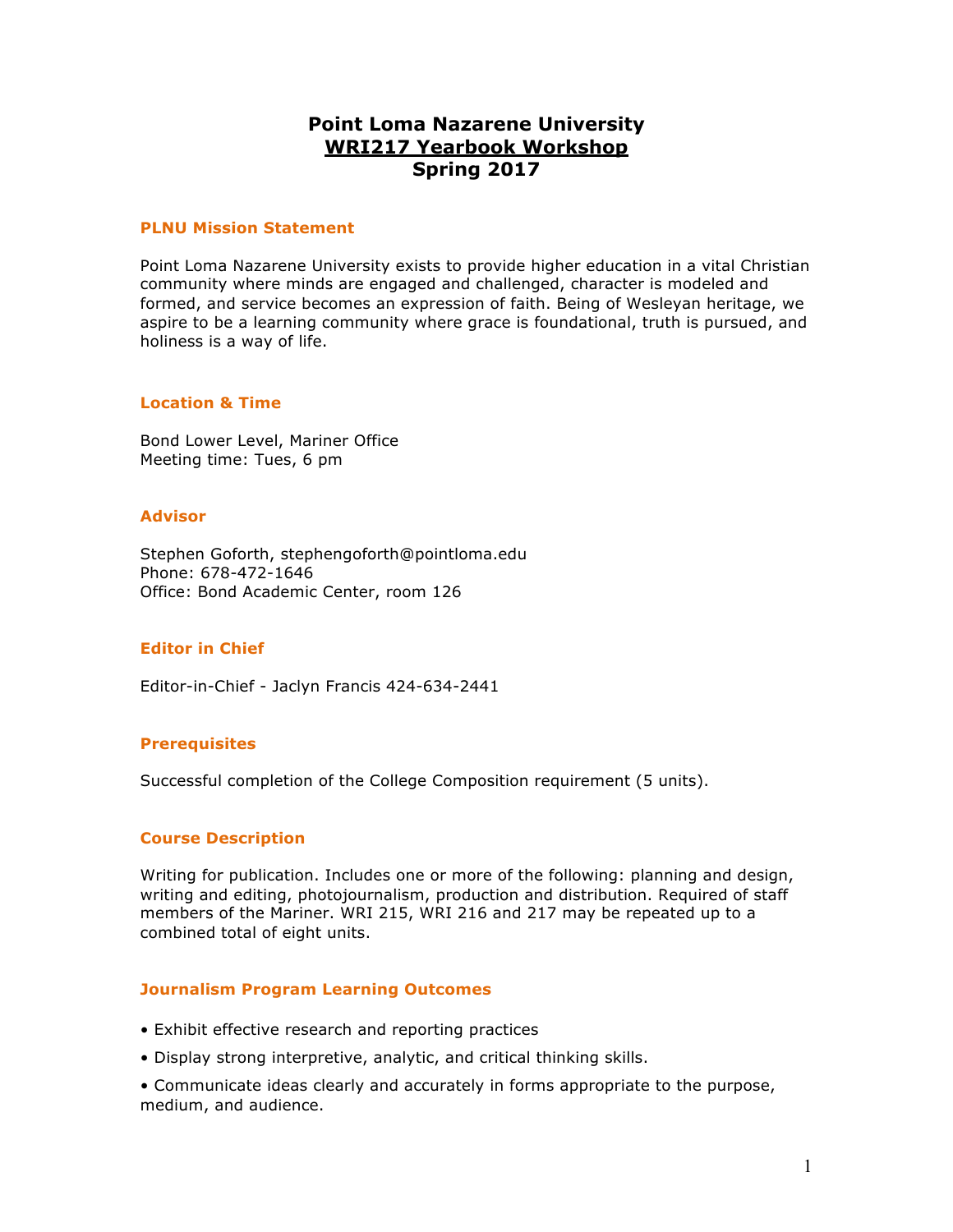• Employ appropriate ethical and legal standards and professional codes in their service to their communities and cultures.

# **Class Learning Outcomes**

Students who complete WRI217 will be able to:

• produce (application, synthesis) a professional yearbook that complements the mission of PLNU

• employ (application, synthesis) the practices of reporting, writing, editing, photography, and publishing in order to produce that yearbook

• collaborate (synthesis) with others to accomplish the shared task of bringing a publication to completion

• evaluate (evaluation) the importance of various events in light of the demands of audience, deadline, access to information, and material publication concerns

• ensure (application) a means of student expression and publication on the PLNU campus.

#### **Staff Member Expectations and Responsibilities**

- Attend all meetings and share responsibility in the production, sale and distribution of yearbooks.
- Cover all assigned beats in an effective manner.
- Meet all deadlines.
- Complete all work correctly, thoroughly, creatively and within AP Style Guidelines.
- Rewrite and self-edit assignments when asked to do so.
- Contribute to a positive staff morale and exhibit a constructive attitude. Respect others.
- Contribute ideas and suggestions to enhance the yearbook's quality.
- Show commitment to excellence by being dependable.
- Demonstrate the principles of responsible, ethical journalism.
- Exhibit a Christian attitude of service in the contribution of one's talents and gifts to the body of believers and its mission.

#### **Staff Editor Expectations and Responsibilities**

In addition to staff member responsibilities, all editors and assistant editors are expected to:

• Demonstrate dedication, responsibility and leadership with regard to the Mariner and its staff.

- Hold all staff members accountable and exhibit integrity when distributing grades.
- Maintain leadership, organization and progress in given section.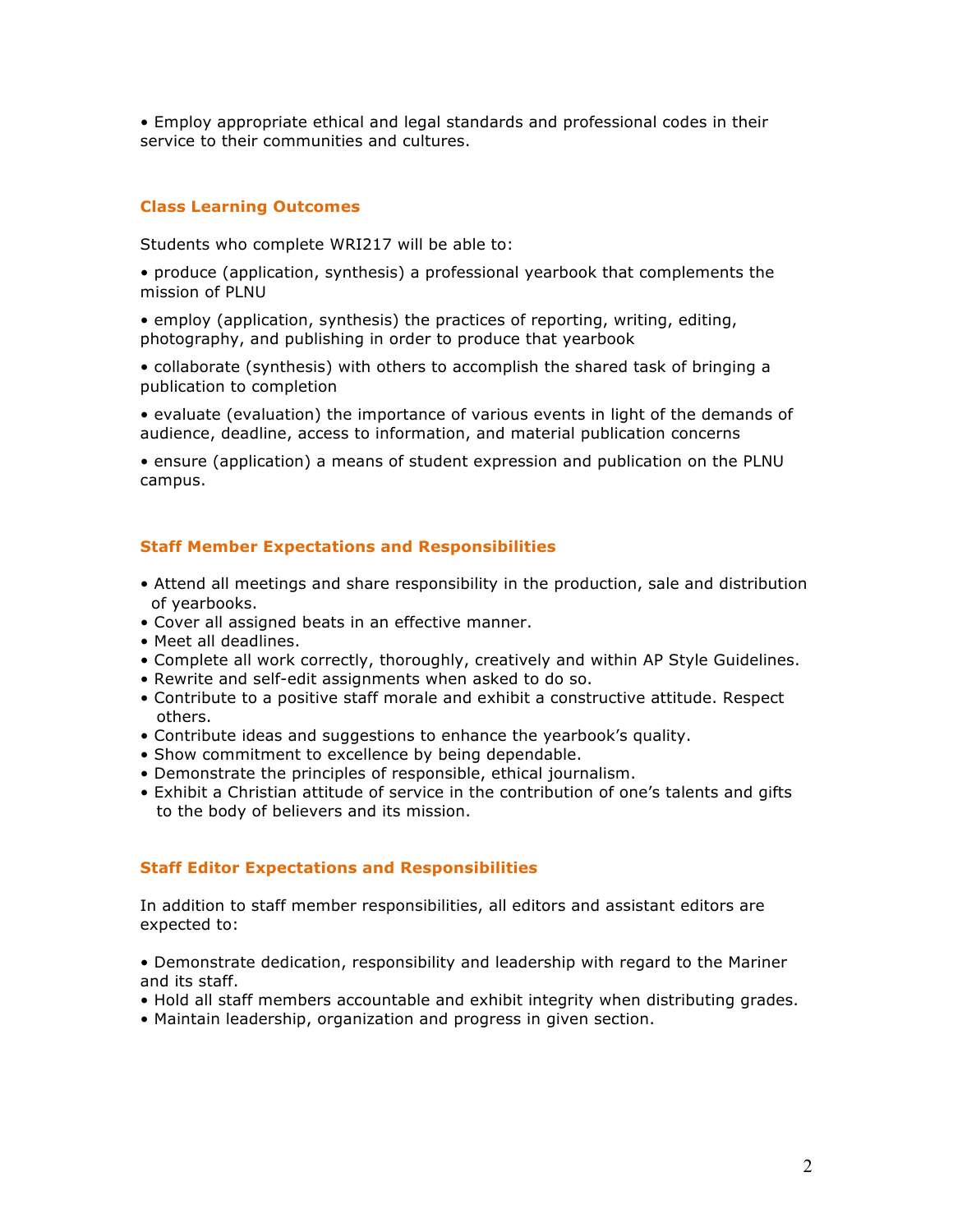# **Copy Editor Responsibilities**

• Assigns and edits stories by other staff members and writes and edits stories as well.

• Works with the layout and photo editors to determine photos and stories needed.

• Works with the advisor to train staff members in developing and writing effective stories.

• Works with staff members to create, improve, edit, and complete stories.

• Works with the editor-in-chief to assign various draft due dates to ensure final deadlines

are met.

- Enforces deadlines.
- Helps with layout of finished stories.
- Proofs pages, correcting mistakes, incorrect page numbers, etc.
- Meets weekly with editorial team and with copy staff members.
- Be willing to meet on extra days, such as weekends, on an as needed base.

# **Photography Editor**

• Assigns and edits photos and photo credits by other staff members and takes and edits

photos as well.

- Works with the layout and copy editors to determine photos and stories needed.
- Works with the advisor to train staff members in taking effective photos.
- Works with staff to create, improve, edit, and complete photos that help tell stories.

• Works with the editor-in-chief to assign various photo due dates to ensure final deadlines are met.

- Enforces deadlines.
- Helps with editing and layout of finished stories.
- Proofs pages, correcting mistakes, eliminating duplicate photos.
- Meets weekly with editorial team and with photo staff members.
- Be willing to meet on extra days, such as weekends, on an as needed base.

# **Business/Senior Ads Editor**

- Creates ways to sell past/current yearbooks and leads sales efforts.
- Lays out and designs senior and business ads.
- Takes inventory of past yearbooks, organizes them, and handles recycling.
- Sells yearbooks from past years by contacting alumni.
- Sells yearbooks to freshman/current students.
- Helps current students reserve this year's books.
- Markets and sells ads to seniors, parents, and businesses. (Advertises)
- Meets weekly with editorial team and with copy staff members.
- Be willing to meet on extra days, such as weekends, on an as needed base.
- Good communication skills a must as they will be contacting groups on campus.
- Works with layout and copy editors to assign pages and due dates for ads.

• Works with editor-in-chief to assign advertising due dates based on overall due dates.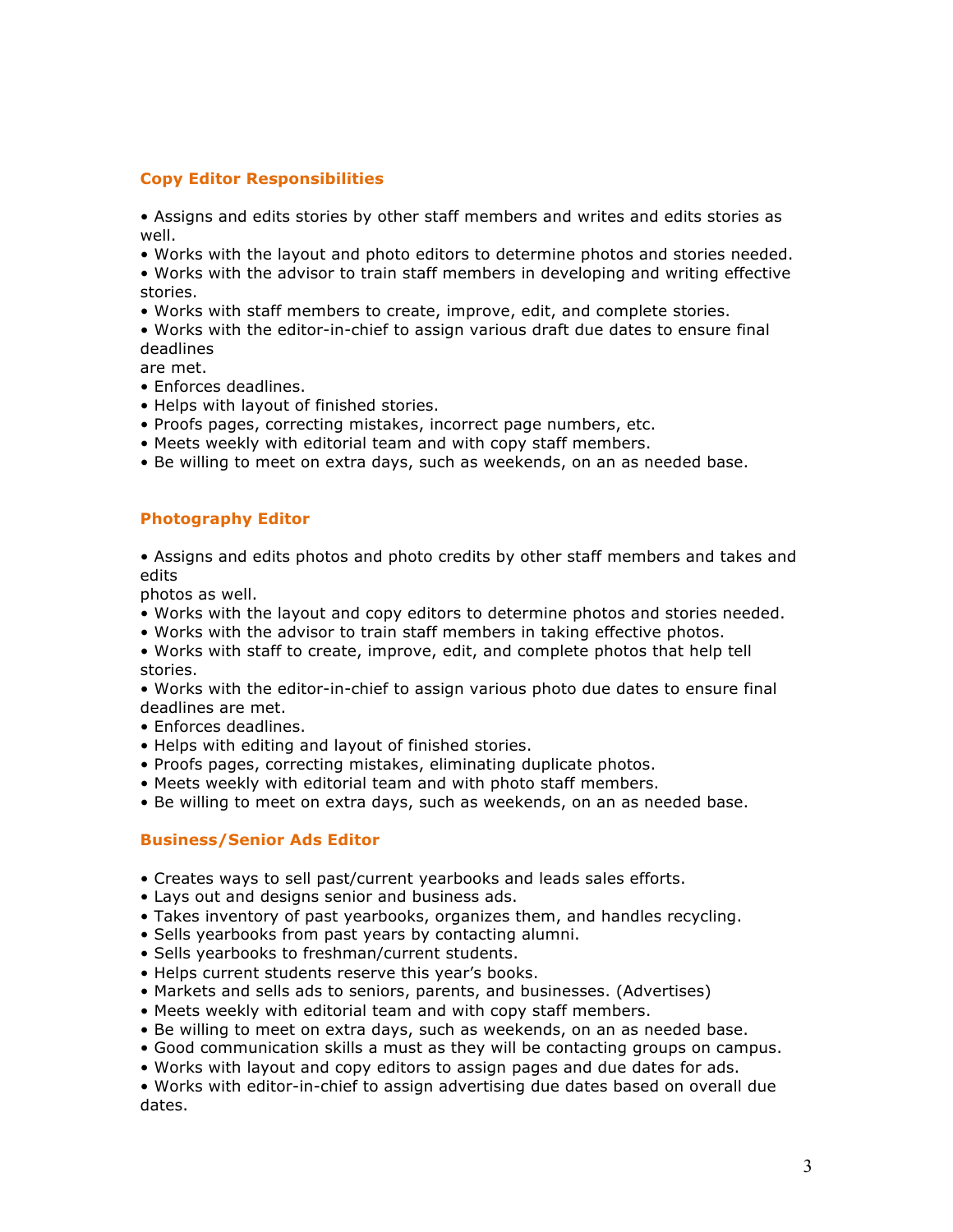#### **Grading**

Semester progress will be moderated by student editors. All work will be graded on quality using a plus/check/minus/zero system. Lateness and effort will be taken into account.

Plus: Staff member has completed work thoroughly and creatively and has gone above and beyond the effort required. Work was turned in on time. Check: Staff member has turned in satisfactory work on time. Minus: Staff member has either failed to turn in work on time or has turned in work of less-than-satisfactory quality. Zero: Staff member did not turn in work.

The advisor will assign a final grade in consultation with the editors and student selfevaluations. The grade is based on the student's consistency and improvement in the skills and traits highlighted in this document.

#### **News Awareness**

While a member of this class, you will be treated as a journalist. Get into the flow of news. A journalist should have a basic general knowledge of current events. Be able to identify the major players in the major news stories. Currents events questions could be a part of our quizzes. Be prepared by knowing what's happening in national politics, state news, entertainment, business, international events, etc.

#### **Conduct**

When interacting with news sources, act in a professional manner at all times whether in person, through the Internet or over the phone. This includes dressing appropriately for meetings. Your behavior and appearance reflect on our school.

#### **LJML Departmental Mission Statement**

Welcome to the Department of Literature, Journalism and Modern Languages. Embodying the core values of a Christian liberal arts education in the Wesleyan theological tradition, and focusing on the power of language and story to shape us and our world, the LJML Department and programs will provide students with knowledge, skills, and experiences to equip them to understand, interpret, analyze, evaluate, and create texts as linguistic and/or artistic expressions of diverse human experiences. We value reading, writing, researching, speaking, and discussing as profound means of participating in the redemptive work of God in all of creation. The following document will provide you with the information sources and information guidelines to University and Departmental policies that apply to all courses taken in this Department.

**Final Exam Policy**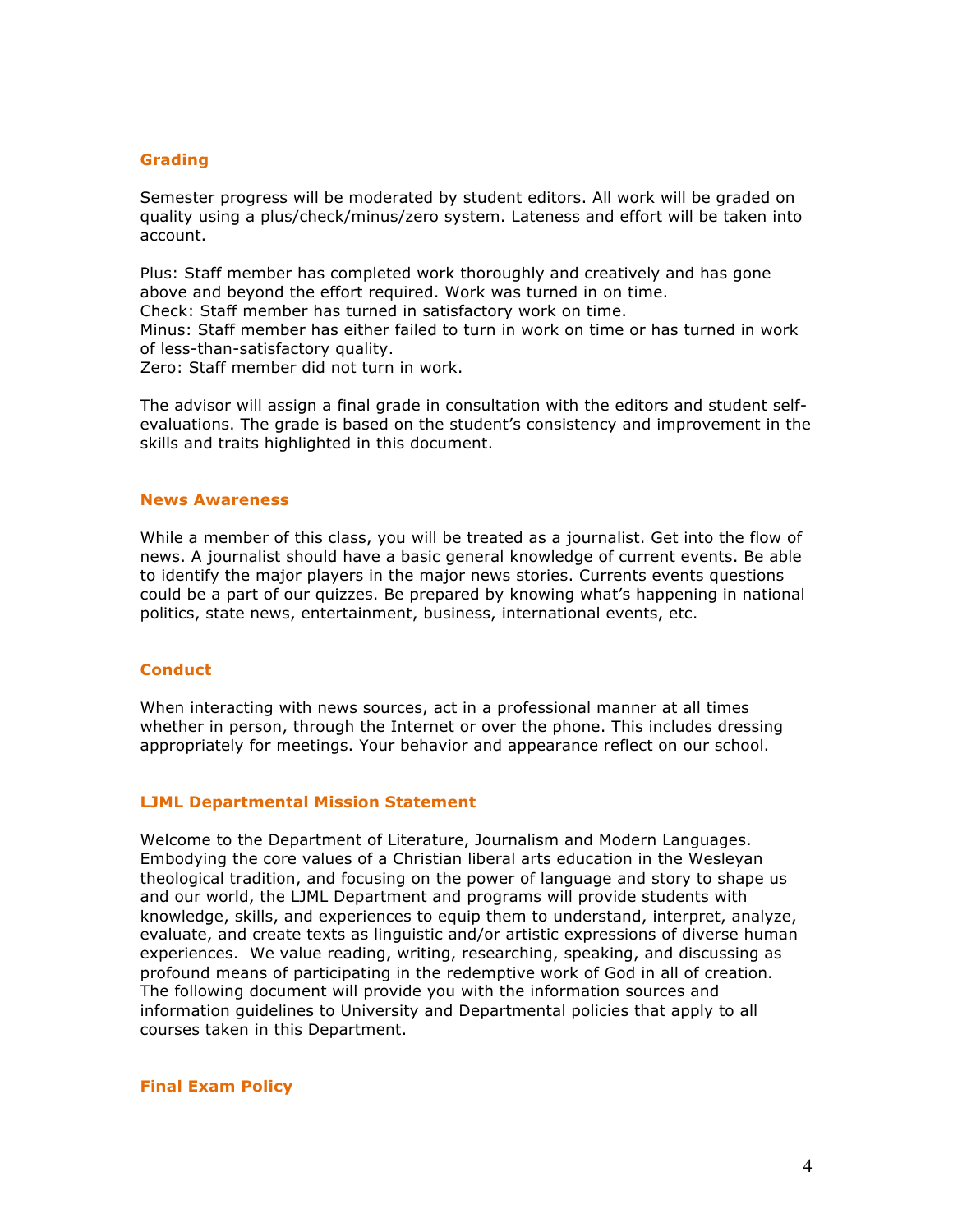Successful completion of this class requires taking the final examination on its scheduled day. No requests for early examinations or alternative days will be approved.

# **PLNU Copyright Policy**

Point Loma Nazarene University, as a non-profit educational institution, is entitled by law to use materials protected by the U.S. Copyright Act for classroom education. Any use of those materials outside the class may violate the law.

# **PLNU Academic Honesty Policy**

Students should demonstrate academic honesty by doing original work and by giving appropriate credit to the ideas of others. Academic dishonesty is the act of presenting information, ideas, and/or concepts as one's own when in reality they are the results of another person's creativity and effort. A faculty member who believes a situation involving academic dishonesty has been detected may assign a failing grade for that assignment or examination, or, depending on the seriousness of the offense, for the course. Faculty should follow and students may appeal using the procedure in the university Catalog. See Academic Policies for definitions of kinds of academic dishonesty and for further policy information.

# **PLNU Academic Accommodations Policy**

If you have a diagnosed disability, please contact PLNU's Disability Resource Center (DRC) within the first two weeks of class to demonstrate need and to register for accommodation by phone at 619-849-2486 or by e-mail at DRC@pointloma.edu. See Disability Resource Center for additional information.

# **PLNU Attendance and Participation Policy**

Regular and punctual attendance at all classes is considered essential to optimum academic achievement. If the student is absent from more than 10 percent of class meetings, the faculty member can file a written report, which may result in deenrollment. If the absences exceed 20 percent, the student may be de-enrolled without notice until the university drop date or, after that date, receive the appropriate grade for their work and participation. See Academic Policies in the Undergraduate Academic Catalog.

# **WRI250 Attendance Policy**

Missing a class means losing points for attendance, participation and in class work. If you must miss a class for a valid reason (illness, family emergency, school activity, etc.) then documentation will be required.

If you miss an in-class exercise for an unexcused absence, you will be given a zero. There are no makeups for much of the in-class work.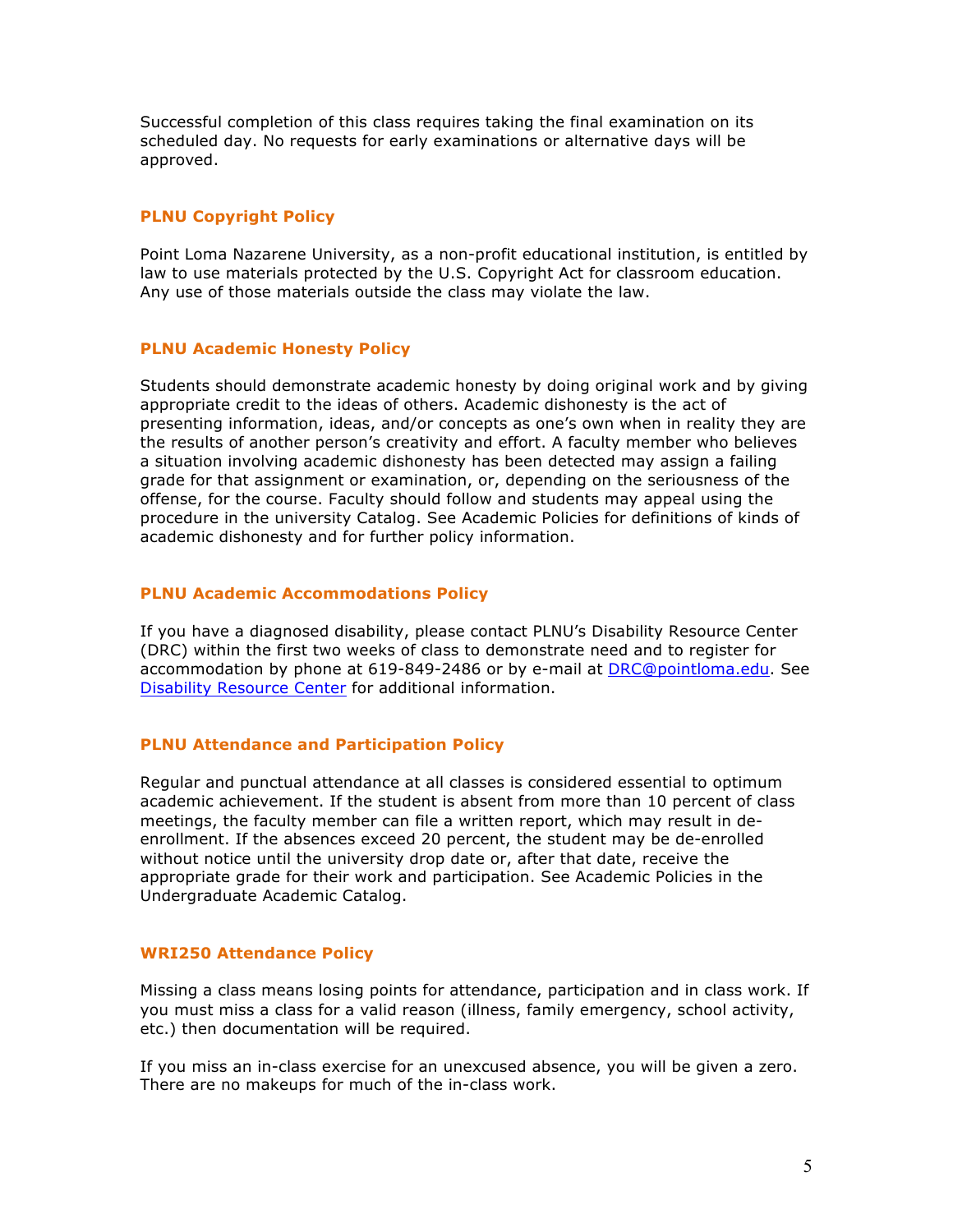Tardiness disrupts the class environment and hinders your own learning. If you arrive after the role has been sent around for everyone to sign in, you'll be docked half of an absence. You will also lose half credit for class attendance any day you leave early.

Articles and links will be posted on Canvas related to our discussions throughout the semester. You will be responsible for knowing the material for tests and completing any assignments given out any day you miss.

# **WRI250 Participation Policy**

This course requires your active involvement. If you want to learn as much as possible, you should come to class ready to initiate ideas, share relevant experiences, reflect on what others say, and discuss the readings, videos, etc. Strive to see other points of view and consider them critically. As a member of this class you are expected to be respectful toward others and their views, even when they radically oppose your beliefs. Listen respectfully to others but don't shy away from expressing your own ideas. Don't be afraid to wade in and soak up all you can.

I'll be asking your opinion on some controversial issues. I don't want you to simply reflect back what you believe I already think. I want to hear your own opinion. Be ready to not only explain but also defend your positions.

# **Public Discourse**

Much of the work we will do in this class is cooperative, by nature of the class discussions and general feedback given to written work and/projects; thus you should think of all your writing and speaking for and in class as public, not private, discourse. By continuing in this class, you acknowledge that your work will be viewed by others in the class. Thinking of our class work as public and shared also gives us the chance to treat one another with gentleness and compassion.

# **Inclusive Language**

Because the Literature, Journalism, and Modern Language department recognizes the power of language, all public language used in this course, including written and spoken discourse will be inclusive. This standard is outlined by all major academic style guides, including MLA, APA, and Chicago, and is the norm in university-level work.

# **Diversity Statement**

Point Loma Nazarene University is committed to diversity in the classroom, in its publications and in its various organizations and components. Faculty and staff recognize that the diverse backgrounds and perspectives of their colleagues and students are best served through respect toward gender, disability, age, socioeconomic status, ethnicity, race, culture and other personal characteristics. In addition, the department of Literature, Journalism, and Modern Languages is